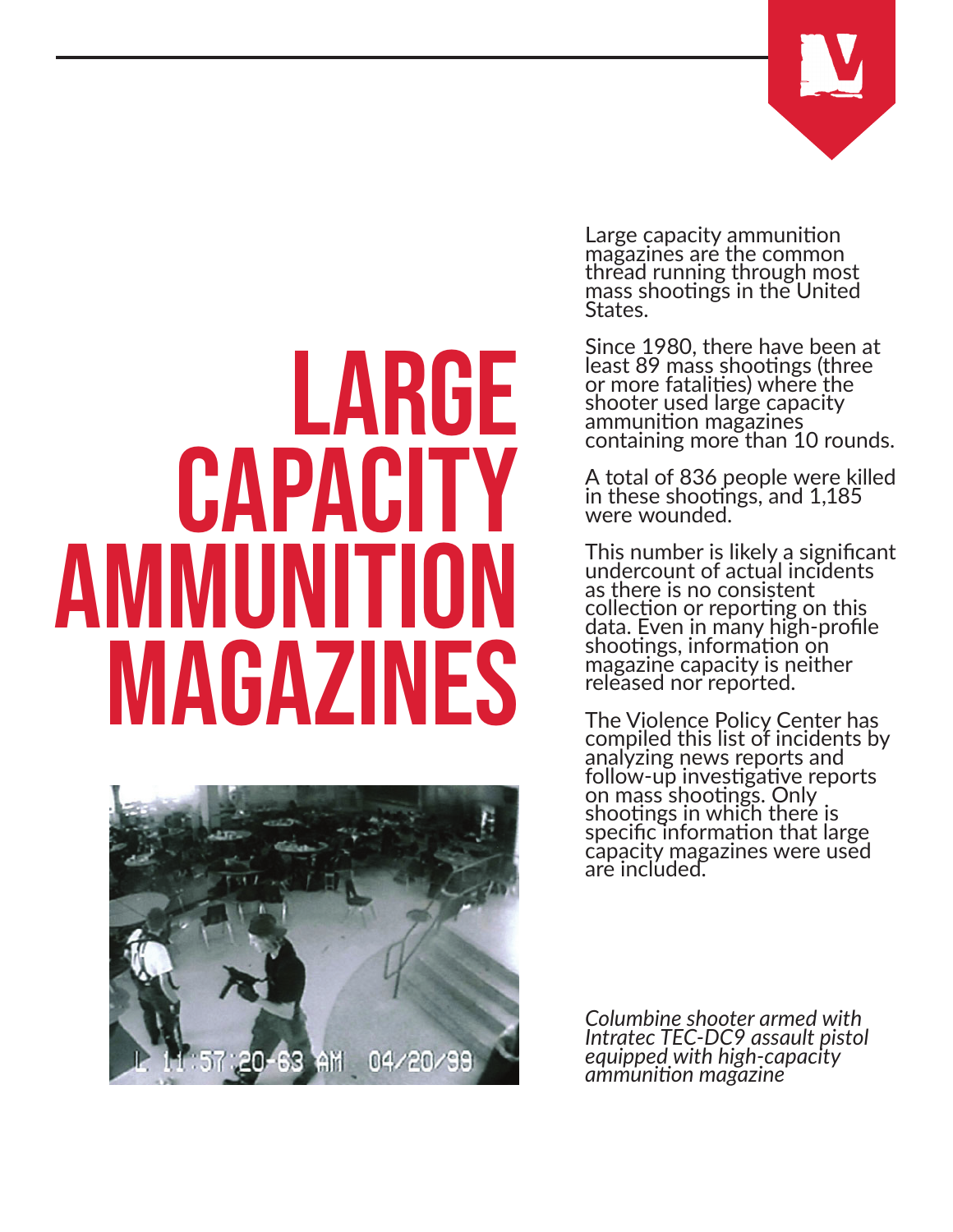

| <b>ROBB</b><br><b>ELEMENTARY</b><br><b>SCHOOL</b>               | Uvalde, TX<br>May 24, 2022<br>Shooter: Salvador<br>Ramos                        | 22 dead (including<br>shooter)<br>17 wounded | Daniel Defense AR-type<br>assault rifle       | 7 30-round magazines                              |
|-----------------------------------------------------------------|---------------------------------------------------------------------------------|----------------------------------------------|-----------------------------------------------|---------------------------------------------------|
| <b>TOPS</b><br><b>SUPERMARKET</b>                               | Buffalo, NY<br>May 14, 2022<br>Shooter (alleged):<br>Payton Gendron             | 10 dead<br>3 wounded                         | Bushmaster XM-15 assault<br>rifle             | Multiple 30-round<br>magazines                    |
| <b>SACRAMENTO</b><br>CHURCH                                     | Sacramento, CA<br>February 28, 2022<br>Shooter: David Mora                      | 5 dead (including<br>shooter)                | Homemade semiautomatic<br>"ghost gun" rifle   | Illegal 30-round<br>magazine                      |
| <b>OXFORD HIGH</b><br><b>SCHOOL</b>                             | Oxford, MI<br>November 30, 2021<br>Shooter (alleged):<br><b>Ethan Crumbley</b>  | 4 dead<br>7 wounded                          | Sig Sauer SP 2022 9mm<br>semiautomatic pistol | 215-round magazines                               |
| <b>SAN JOSE VALLEY</b><br>TRANSPORTATION<br><b>AUTHORITY</b>    | San Jose, CA<br>May 26, 2021<br>Shooter: Samuel<br>James Cassidy                | 10 dead (including<br>shooter)               | 3 9mm semiautomatic<br>pistols                | 11 12-round magazines<br>15-round magazines       |
| <b>KING</b><br><b>SOOPERS</b><br><b>GROCERY</b><br><b>STORE</b> | Boulder, CO<br>March 22, 2021<br>Shooter (alleged):<br>Ahmad Al Aliwi<br>Alissa | 10 dead                                      | Sturm, Ruger AR-556<br>assault pistol         | Large capacity<br>magazine, at least 16<br>rounds |
| <b>ATLANTA AREA</b><br><b>MASSAGE SPAS</b>                      | Atlanta, GA<br>March 16, 2021<br>Shooter: Robert Aaron<br>Long                  | 8 dead<br>1 wounded                          | 9mm semiautomatic pistol                      | 18-round magazine                                 |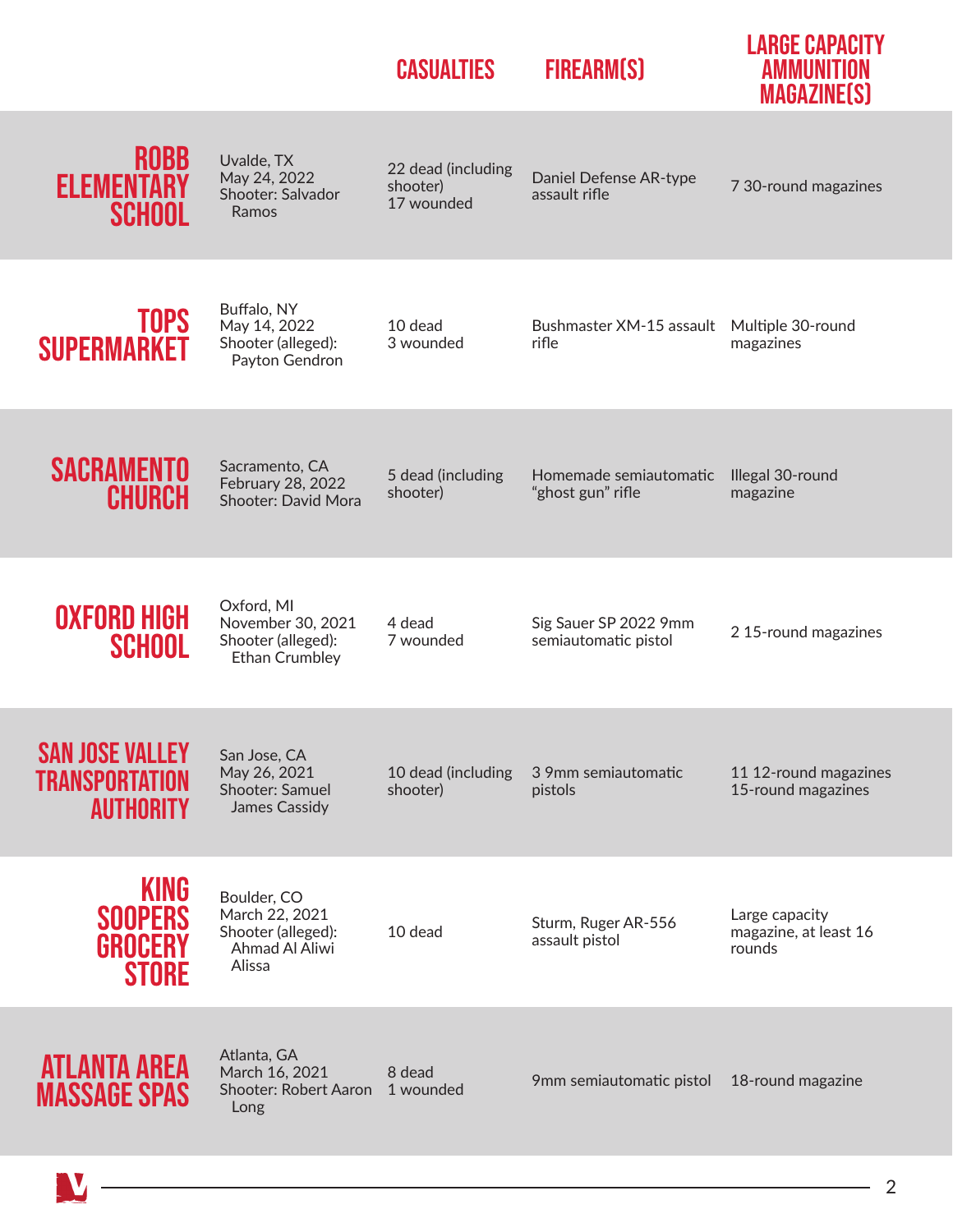

| <b>ADAMS STREET</b>                                           | Indianapolis, IN<br>January 24, 2021<br>Shooter (alleged):<br>Raymond Ronald<br>Lee Childs III | 6 dead<br>1 wounded                          | • 9mm semiautomatic<br>pistol<br>• Romarm Mini Draco<br>assault pistol                      | 30-round magazine                                     |
|---------------------------------------------------------------|------------------------------------------------------------------------------------------------|----------------------------------------------|---------------------------------------------------------------------------------------------|-------------------------------------------------------|
| TEXAS,<br>MULTIPLÉ<br><b>LOCATIONS</b>                        | Midland and<br>Odessa, TX<br>August 31, 2019<br>Shooter: Seth Ator                             | 8 dead (including<br>shooter)<br>25 wounded  | AR-15-type assault rifle                                                                    | 4 30-round magazines                                  |
| <b>DAYTON</b>                                                 | Dayton, OH<br>August 4, 2019<br><b>Shooter: Connor Betts</b>                                   | 10 dead (including<br>shooter)<br>27 wounded | <b>Anderson Manufacturing</b><br>AM-15 pistol                                               | 100-round drum<br>magazine                            |
| <b>EL PASO</b><br><b>WALMART</b>                              | El Paso, TX<br>August 3, 2019<br>Shooter (alleged):<br><b>Patrick Crusius</b>                  | 23 dead<br>23 wounded                        | WASR-10 assault rifle                                                                       | Large capacity<br>ammunition magazines                |
| <b>GILROY GARLIC</b>                                          | Gilroy, CA<br>July 28, 2019<br>Shooter: Santino<br>William Legan                               | 4 dead (including<br>shooter)<br>13 wounded  | WASR-10 assault rifle                                                                       | - 75-round drum<br>magazine<br>• 3 40-round magazines |
| VIRGINIA<br><b>BEACH</b><br><b>MUNICIPAL</b><br><b>CENTER</b> | Virginia Beach, VA<br>May 31, 2019<br>Shooter: DeWayne<br>Craddock                             | 13 dead (including<br>shooter)<br>6 wounded  | · Heckler & Koch USPC<br>.45 semiautomatic<br>pistol<br>Glock 21.45<br>semiautomatic pistol | <b>Extended magazines</b>                             |
| <b>CHICAGO</b><br><b>MERCY</b><br><b>HOSPITAL</b>             | Chicago, IL<br>November 19, 2018<br>Shooter: Juan Lopez                                        | 4 dead (including<br>shooter)                | Glock 17 semiautomatic<br>pistol                                                            | Multiple 17-round<br>magazines                        |

3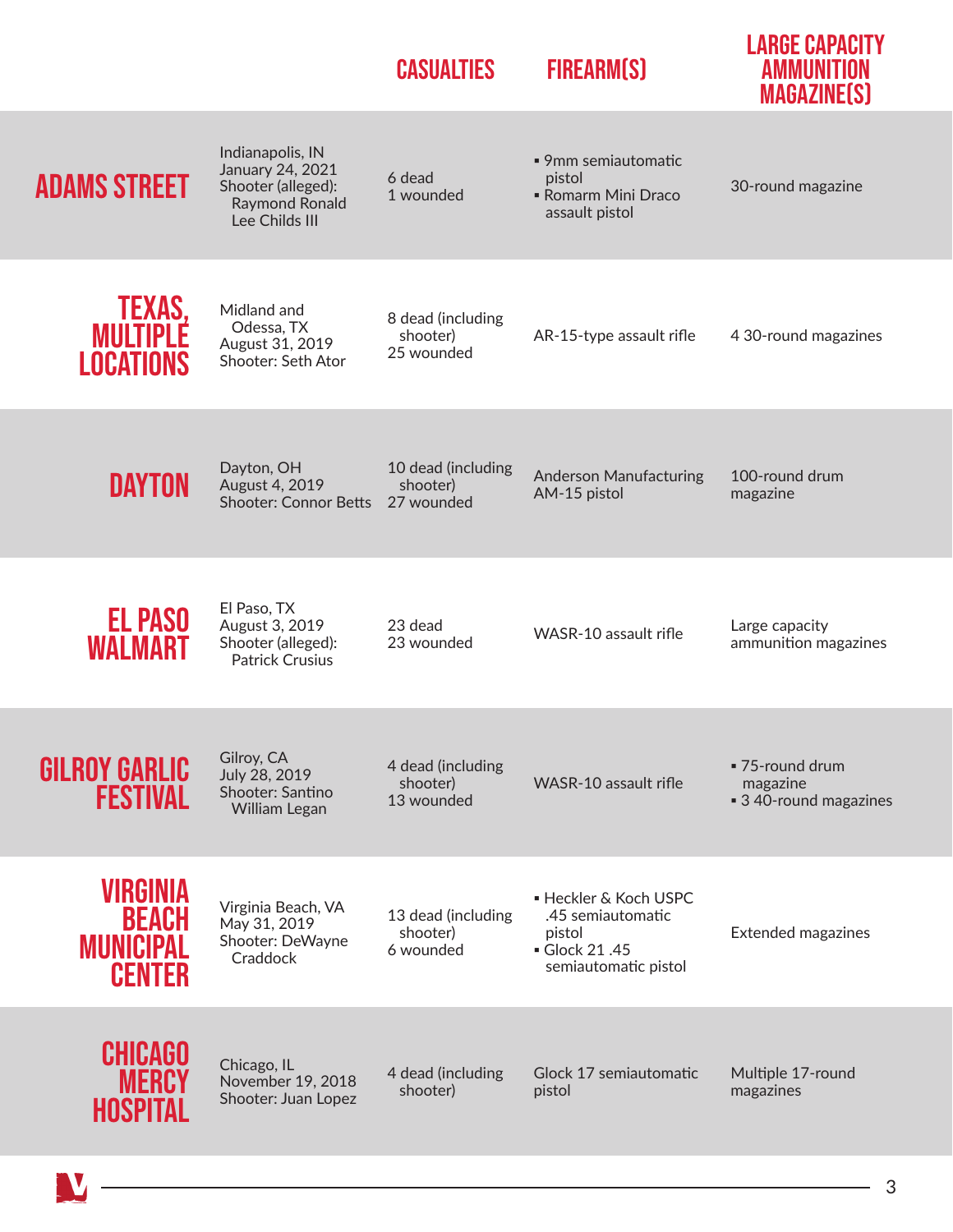|                                                                                 |                                                                                | <b>CASUALTIES</b>                                                                | <b>FIREARM(S)</b>                                                                                                                                                                                                                                                        | <b>LARGE CAPACITY</b><br><b>AMMUNITION</b><br><b>MAGAZINE(S)</b>                                         |
|---------------------------------------------------------------------------------|--------------------------------------------------------------------------------|----------------------------------------------------------------------------------|--------------------------------------------------------------------------------------------------------------------------------------------------------------------------------------------------------------------------------------------------------------------------|----------------------------------------------------------------------------------------------------------|
| <b>BORDERLINE</b><br><b>BAR &amp; GRILL</b>                                     | Thousand Oaks, CA<br>November 7, 2018<br>Shooter: Ian David<br>Long            | 12 citizens dead<br>(including)<br>shooter)<br>1 law enforcement<br>officer dead | Glock 21 semiautomatic<br>pistol                                                                                                                                                                                                                                         | 8 26-round magazines                                                                                     |
| <b>WAFFLE HOUSE</b>                                                             | Nashville, TN<br>April 22, 2018<br><b>Shooter: Travis</b><br>Reinking          | 4 dead<br>4 wounded                                                              | Bushmaster<br>semiautomatic assault rifle                                                                                                                                                                                                                                | 30-round magazine                                                                                        |
| YOUNTVILLE<br><b>VETERANS</b><br>HOME                                           | Yountville, CA<br>March 9, 2018<br>Shooter: Albert Wong                        | 4 dead (including<br>shooter)                                                    | - JP Enterprises .308<br>assault rifle<br>Stoeger 12 gauge<br>shotgun                                                                                                                                                                                                    | 20-round magazine                                                                                        |
| <b>MARJORY</b><br>STONEMAN<br><b>DOUGLAS</b><br><b>HIGH SCHOOL</b>              | Parkland, FL<br>February 14, 2018<br>Shooter: Nikolas Cruz                     | 17 dead<br>17 wounded                                                            | Smith & Wesson<br>M&P assault rifle                                                                                                                                                                                                                                      | 8 30- and 40-round<br>magazines                                                                          |
| <b>HOME IN NEW</b><br><b>JERSEY</b>                                             | Freehold, NJ<br>December 31, 2017<br>Shooter (alleged):<br>Scott Kologi        | 4 dead                                                                           | <b>Century Arms</b><br>AK-47 assault rifle                                                                                                                                                                                                                               | 15-round magazine                                                                                        |
| <b>FIRST BAPTIST</b><br><b>CHURCH OF</b><br><b>SUTHERLAND</b><br><b>SPRINGS</b> | Sutherland Springs, TX<br>November 5, 2017<br>Shooter: Devin Patrick<br>Kelley | 27 dead (including<br>shooter)<br>20 wounded                                     | Sturm, Ruger<br>AR-556 assault rifle                                                                                                                                                                                                                                     | 15 30-round<br>magazines                                                                                 |
| <b>ROUTE 91</b><br><b>HARVEST</b><br><b>FESTIVAL</b>                            | Las Vegas, NV<br>October 1, 2017<br>Shooter: Stephen<br>Paddock                | 59 dead (including<br>shooter)<br>489 injured                                    | • 2 Daniel Defense assault rifles<br>• 2 FNH assault rifles<br>■ 2 LMT assault rifles<br>• 2 POF assault rifles<br>• 2 Colt assault rifles<br>• 1 Sturm, Ruger AR-10 assault rifle<br><b>• 1 Noveske Rifleworks assault rifle</b><br>• 1 Christiansen Arms assault rifle | <b>12 100-round</b><br>magazines<br>• Multiple 25-round<br>magazines<br>• Multiple 40-round<br>magazines |

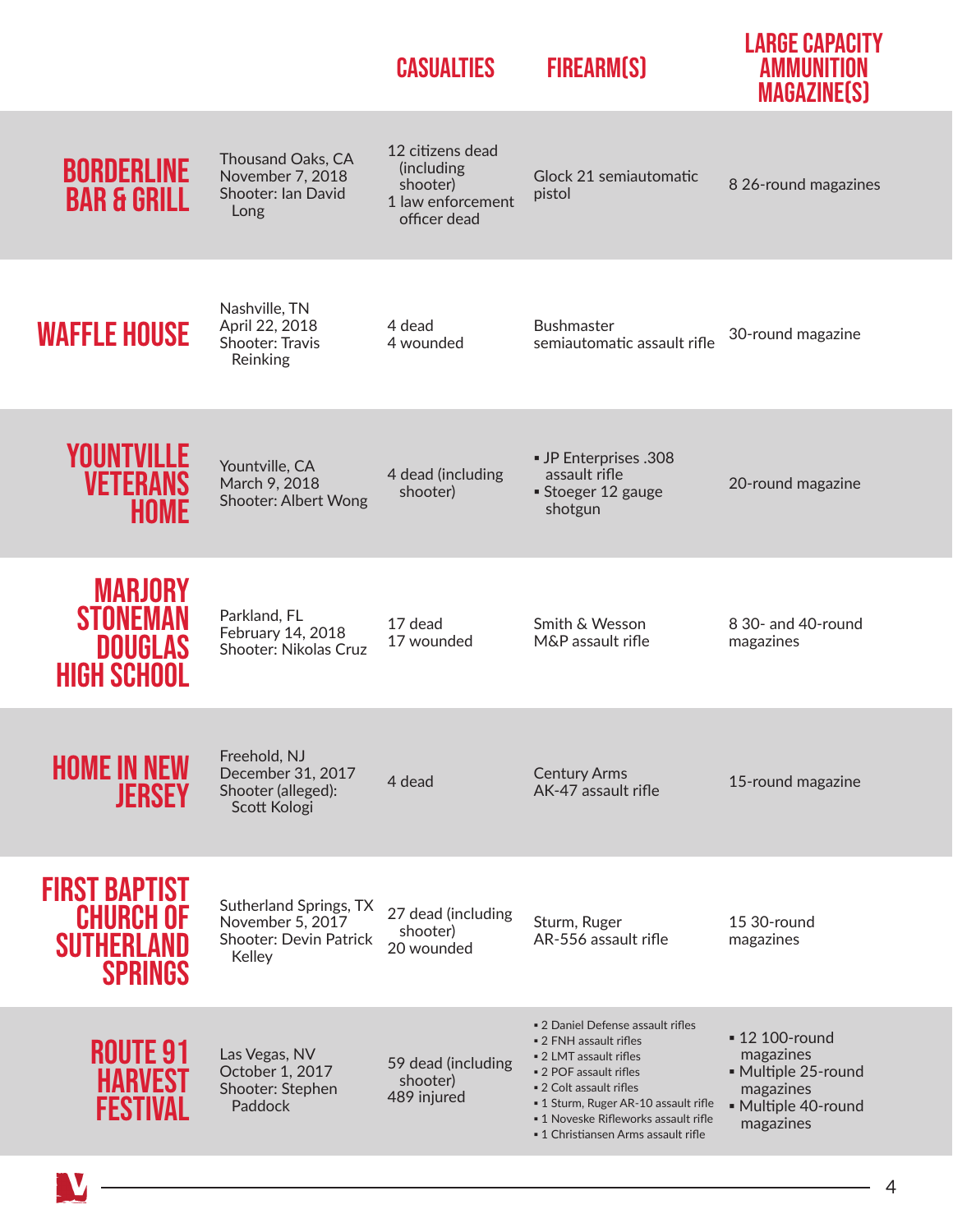

| UPS<br><b>DISTRIBUTION</b><br><b>CENTER</b>                        | San Francisco, CA<br>June 14, 2017<br>Shooter: Jimmy Lam              | 4 dead (including<br>shooter)<br>2 wounded                                     | <b>MasterPiece Arms</b><br>MAC-10 assault pistol                                                                     | 30-round magazine                                                              |
|--------------------------------------------------------------------|-----------------------------------------------------------------------|--------------------------------------------------------------------------------|----------------------------------------------------------------------------------------------------------------------|--------------------------------------------------------------------------------|
| <b>CASCADE MALL</b>                                                | Burlington, WA<br>September 23, 2016<br>Shooter: Arcan Cetin          | 5 dead                                                                         | Sturm, Ruger<br>10/22 rifle                                                                                          | 25-round magazine                                                              |
| <b>HOUSE</b><br><b>PARTY IN</b><br>WASHINGTON                      | Mukilteo, WA<br>July 30, 2016<br>Shooter: Allen<br>Christopher Ivanov | 3 dead<br>1 wounded                                                            | Sturm Ruger AR-15 assault<br>rifle                                                                                   | 30-round magazine                                                              |
| <b>BATON ROUGE</b><br>LAW<br><b>ENFORCEMENT</b><br><b>SHOOTING</b> | Baton Rouge, LA<br>July 17, 2016<br>Shooter: Gavin Long               | 3 law enforcement<br>officers dead<br>3 officers wounded                       | • Tavor SAR assault rifle<br>• Stag Arms M4 variant<br>assault rifle<br>• Springfield XD 9mm<br>semiautomatic pistol | Large capacity<br>ammunition magazines                                         |
| <b>DALLAS LAW</b><br>ENFORCEMENT<br>SHOOTI                         | Dallas, TX<br>July 7, 2016<br>Shooter: Micah<br>Johnson               | 5 law enforcement<br>officers dead<br>9 officers wounded<br>2 citizens wounded | • Saiga AK-74 assault<br>rifle<br>Glock 19 Gen 4<br>semiautomatic pistol<br>■ Fraser .25<br>semiautomatic pistol     | Multiple large capacity<br>ammunition magazines                                |
| <b>PULSE</b><br><b>NIGHTCLUB</b>                                   | Orlando, FL<br>June 12, 2016<br>Shooter: Omar<br>Mateen               | 50 dead (including<br>shooter)<br>53 wounded                                   | · Sig Sauer MCX assault<br>rifle<br>Glock 17 9mm<br>semiautomatic pistol                                             | Multiple 30-round<br>magazines, some taped<br>together for faster<br>reloading |
| <b>EXCEL</b><br><b>INDUSTRIES</b>                                  | Hesston, KS<br>February 25, 2016<br>Shooter: Cedric<br>Ford           | 4 dead (including<br>shooter)<br>14 wounded                                    | ■ Zastava AK-variant<br>assault rifle<br>Glock 22<br>semiautomatic pistol                                            | 30-round magazine                                                              |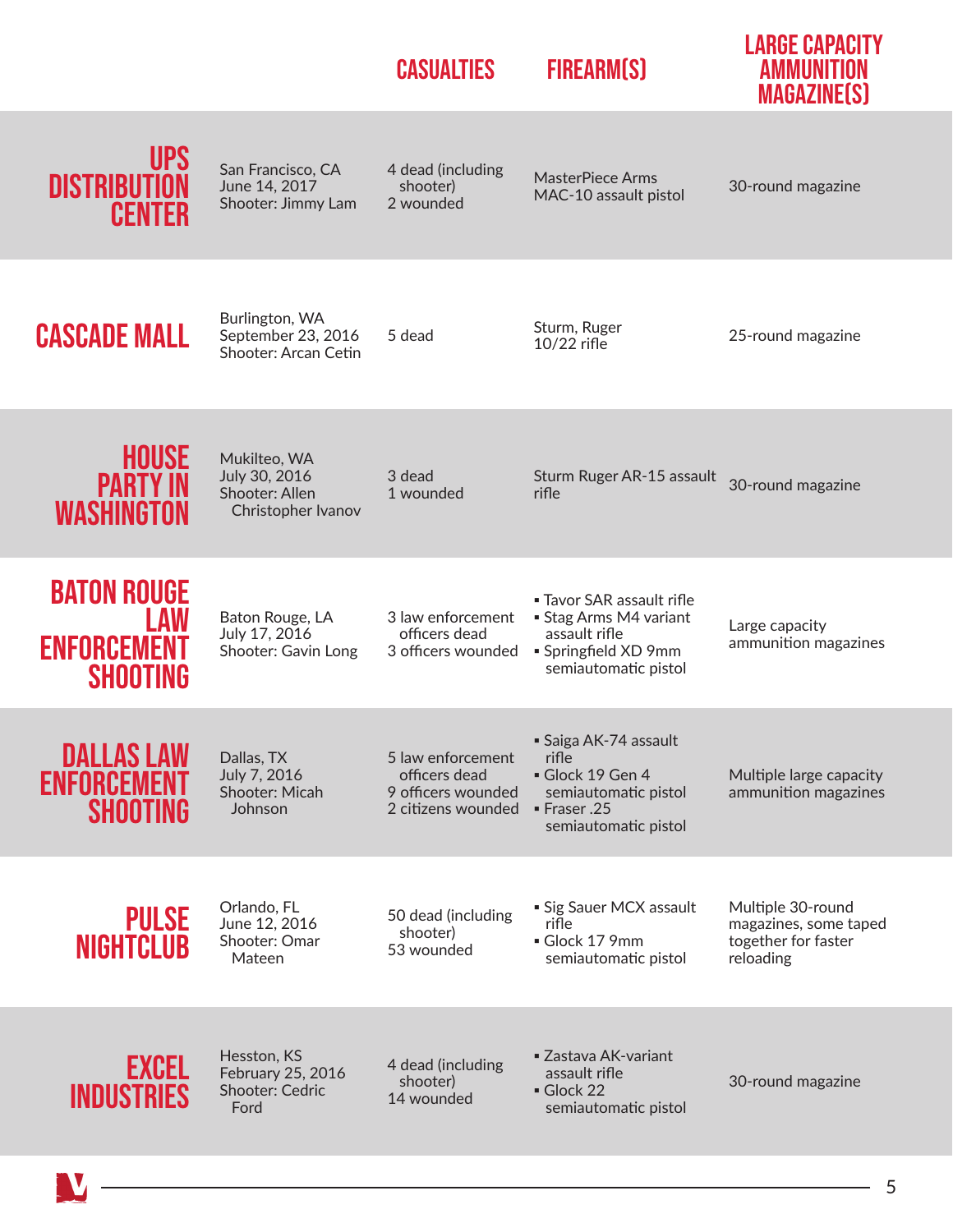

| KALAMAZOO<br><b>PARKING LOTS</b>                                                                                 | Kalamazoo, MI<br>February 20, 2016<br>Shooter (alleged):<br>Jason Dalton                        | 6 dead<br>2 wounded                         | $\blacksquare$ Glock 19<br>semiautomatic pistol<br>· Walther P99 9mm<br>semiautomatic pistol                                                                                                                                                               | Extended magazine              |
|------------------------------------------------------------------------------------------------------------------|-------------------------------------------------------------------------------------------------|---------------------------------------------|------------------------------------------------------------------------------------------------------------------------------------------------------------------------------------------------------------------------------------------------------------|--------------------------------|
| <b>SAN</b><br>BERNARDINO<br>INLAND<br><b>REGIONAL</b><br><b>CENTER</b>                                           | San Bernardino, CA<br>December 2, 2015<br>Shooters: Syed<br>Farook and<br><b>Tashfeen Malik</b> | 14 dead<br>21 wounded                       | ■ Smith & Wesson<br>M&P assault rifle<br><b>DPMS A15</b><br>assault rifle                                                                                                                                                                                  | 4 30-round magazines           |
| UMPQUA<br><b>COMMUNITY</b><br>COLLEGE                                                                            | Roseburg, OR<br>October 1, 2015<br>Shooter: Chris Harper<br>Mercer                              | 10 dead (including<br>shooter)<br>8 wounded | · Glock 19 9mm semiautomatic pistol<br>· Taurus T24 .40 semiautomatic pistol<br>Smith & Wesson Airweight .38<br>revolver<br>• Hi-Point .380 semiautomatic pistol<br>· Del-Ton DT115 semiautomatic<br>assault rifle<br>. Smith & Wesson Model 99 .40 pistol | 15-round magazine              |
| <b>NAVY</b><br><b>OPERATIONAL</b><br><b>SUPPORT CENTER</b><br><b>&amp; MARINE CORPS</b><br><b>RESERVE CENTER</b> | Chattanooga, TN<br>July 16, 2015<br>Shooter: Muhammad<br><b>Youssef Abdulazeez</b>              | 6 dead (including<br>shooter)<br>2 wounded  | • AK-74 assault rifle<br>• Saiga assault shotgun<br>$\blacksquare$ Handgun                                                                                                                                                                                 | Multiple 30-round<br>magazines |
| <b>EMANUEL</b><br>AFRICAN<br><b>METHODIST</b><br>EPISCOPAL<br>CHURCH                                             | Charleston, SC<br>June 17, 2015<br>Shooter: Dylann<br>Roof                                      | 9 dead                                      | Glock .45 model 41 pistol                                                                                                                                                                                                                                  | 13-round magazines             |
| <b>FLORIDA</b><br><b>APARTMENT</b><br><b>COMPLEX</b>                                                             | Hialeah, FL<br>July 26, 2013<br>Shooter: Pedro<br>Vargas                                        | 6 dead                                      | Glock 17<br>semiautomatic pistol                                                                                                                                                                                                                           | 17-round magazine              |
| <b>SANTA MONICA</b>                                                                                              | Santa Monica, CA<br>June 7, 2013<br>Shooter: John<br>Zawahri                                    | 6 dead (including<br>shooter)               | AR-type assault rifle built<br>from parts                                                                                                                                                                                                                  | 40 30-round magazines          |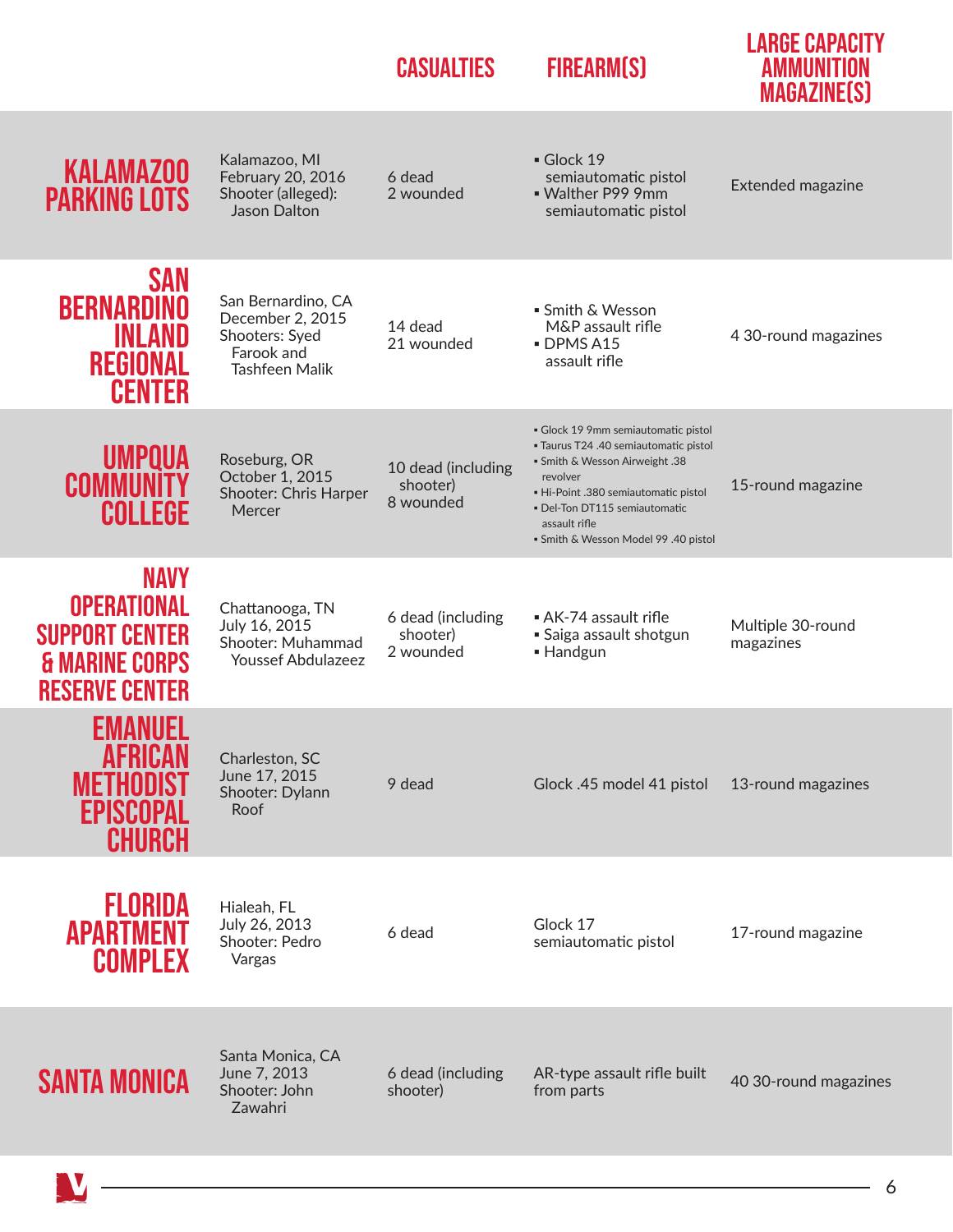

| <b>HOME IN</b><br><b>NORTH</b><br><b>CAROLINA</b>       | Hendersonville, NC<br>May 8, 2013<br>Shooter: Ralph Warren<br>$\mathbf{III}$ | 4 dead (including<br>shooter)              | AR-15 assault rifle                                                                                      | 3 30-round magazines          |
|---------------------------------------------------------|------------------------------------------------------------------------------|--------------------------------------------|----------------------------------------------------------------------------------------------------------|-------------------------------|
| <b>SANDY HOOK</b><br><b>ELEMENTARY</b><br><b>SCHOOL</b> | Newtown, CT<br>December 14, 2012<br>Shooter: Adam<br>Lanza                   | 28 dead (including<br>shooter)             | <b>Bushmaster XM15</b><br>assault rifle<br>Glock 10mm pistol<br>• 9mm Sig Sauer pistol                   | 30-round magazines            |
| <b>ACCENT</b><br><b>SIGNAGE</b><br><b>SYSTEMS</b>       | Minneapolis, MN<br>September 27, 2012<br>Shooter: Andrew<br>Engeldinger      | 7 dead (including<br>shooter)<br>3 wounded | Springfield XDM<br>semiautomatic pistol                                                                  | 215-round magazines           |
| <b>SIKH TEMPLE</b><br>OF WISCONSIN                      | Oak Creek, WI<br>August 5, 2012<br>Shooter: Wade<br>Michael Page             | 7 dead (including<br>shooter)<br>2 wounded | Glock 9mm<br>semiautomatic pistol                                                                        | 3 19-round magazines          |
| <b>CENTURY</b><br><b>AURORA 16</b><br><b>THEATER</b>    | Aurora, CO<br>July 20, 2012<br>Shooter: James<br><b>Holmes</b>               | 12 dead<br>58 wounded                      | · Smith & Wesson<br>M&P15 assault rifle<br>■ .40 Glock pistol<br>Remington model 870<br>12 gauge shotgun | 100-round magazine            |
| <b>CAFÉ RACER</b>                                       | Seattle, WA<br>May 30, 2012<br>Shooter: Ian Stawicki                         | 6 dead (including<br>shooter)              | Colt .45<br>semiautomatic pistol                                                                         | Extended magazine             |
| <b>CARSON CITY</b><br><b>IHOP</b>                       | Carson City, NV<br>September 6, 2011<br>Shooter: Eduardo<br>Sencion          | 5 dead (including<br>shooter)<br>7 wounded | MAK-90 assault rifle<br>(illegally converted to<br>full-auto)                                            | 20- and 30-round<br>magazines |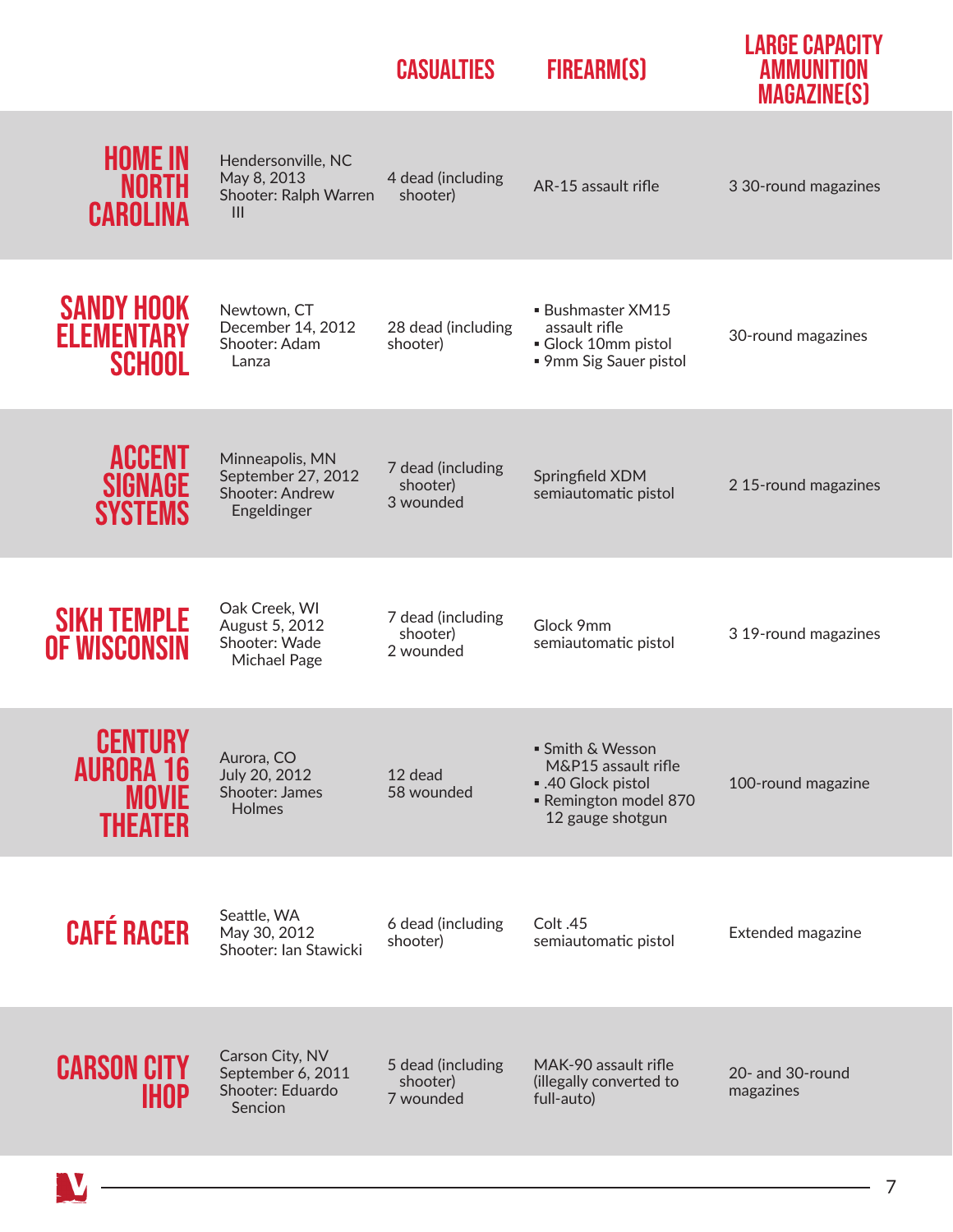

| MICHIGAN,<br>MULTIPLE<br><b>LOCATIONS</b>         | Grand Rapids, MI<br>July 7, 2011<br>Shooter: Rodrick<br><b>Dantzler</b>    | 7 dead                                     | Glock 19 semiautomatic<br>pistol                                                          | 12-round magazine                                                     |
|---------------------------------------------------|----------------------------------------------------------------------------|--------------------------------------------|-------------------------------------------------------------------------------------------|-----------------------------------------------------------------------|
| <b>SAFEWAY</b><br><b>PARKING LOT</b>              | Tucson, AZ<br>January 8, 2011<br>Shooter: Jared<br>Loughner                | 6 dead<br>13 wounded                       | Glock 19 semiautomatic<br>pistol                                                          | ■ 2 31-round magazines<br>• 215-round magazines                       |
| <b>SHREVEPORT</b>                                 | Shreveport, LA<br>August 16, 2010<br><b>Shooter: Marcus</b><br>Donte Reed  | 3 dead                                     | Assault weapon                                                                            | 30-round magazine                                                     |
| <b>HARTFORD</b><br><b>DISTRIBUTORS</b>            | Manchester, CT<br>August 3, 2010<br>Shooter: Omar<br>Thornton              | 9 dead (including<br>shooter)<br>2 wounded | Sturm, Ruger SR9<br>semiautomatic pistol                                                  | 17- and 15-round<br>magazines                                         |
| <b>HOT SPOT</b><br>CAFÈ                           | North Hollywood, CA<br>April 3, 2010<br><b>Shooter: Nerses</b><br>Galstyan | 4 dead<br>2 wounded                        | 9mm Glock<br>semiautomatic pistol                                                         | • 117-round magazine<br>• 1 33-round magazine                         |
| <b>WASHINGTON,</b><br><b>APARTMENT</b><br>COMPLEX | Washington, D.C.<br>March 30, 2010<br>Shooter: Nathaniel<br><b>Simms</b>   | 3 dead                                     | AK-47 assault rifle                                                                       | Extended magazine                                                     |
| ABB, INC.                                         | St. Louis, MO<br>January 7, 2010<br>Shooter: Timothy<br>Hendron            | 4 dead (including<br>shooter)<br>5 wounded | - Romarm AK-47<br>assault rifle<br>" Tristar 12 gauge<br>shotgun<br>- Hi-Point .40 pistol | 2 "banana-style" large<br>capacity magazines<br>(capacity not stated) |
|                                                   |                                                                            |                                            |                                                                                           | 8                                                                     |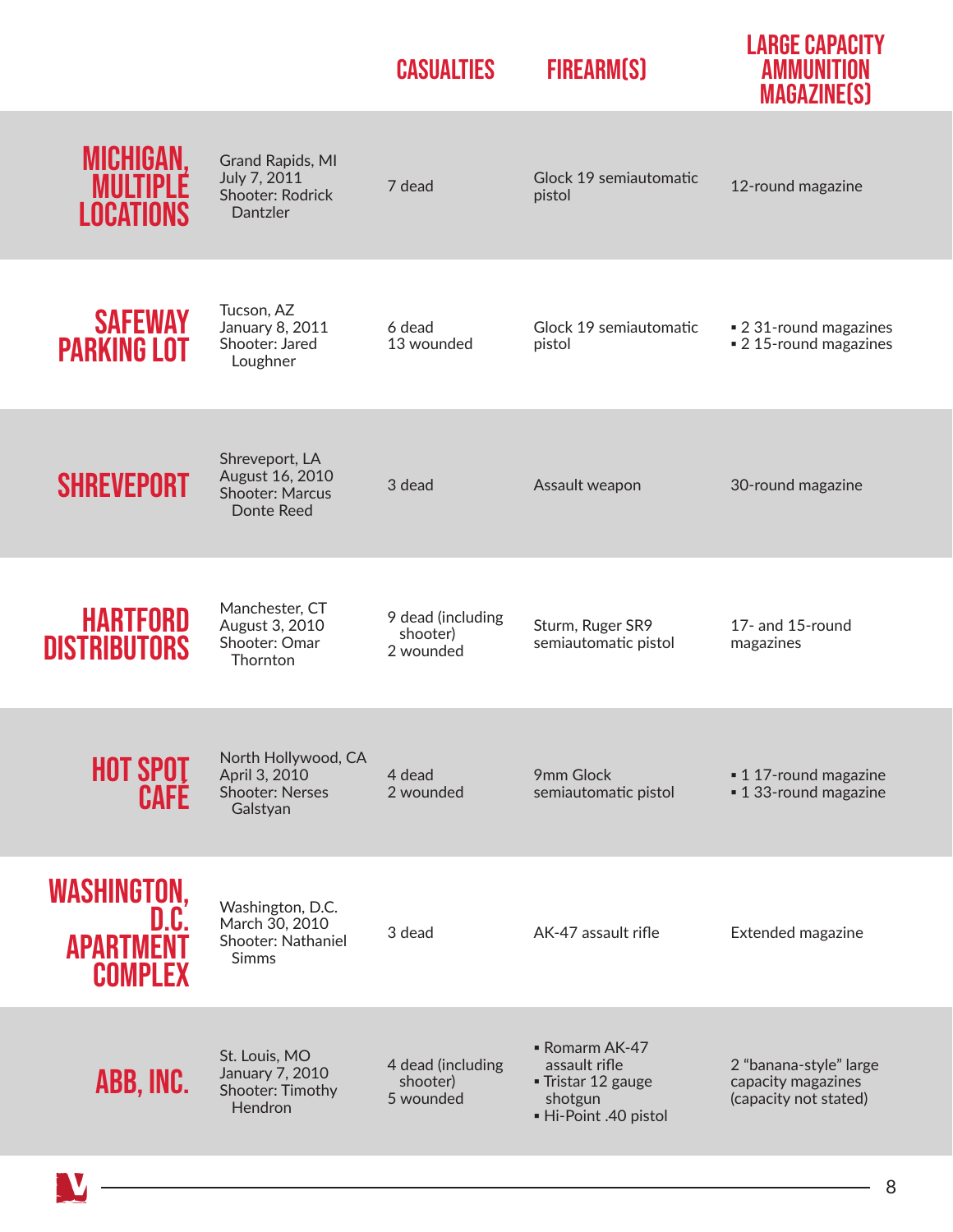

9

| <b>FORT HOOD</b>                                      | Fort Hood, TX<br>November 5, 2009<br>Shooter: Nidal Hasan         | 13 dead<br>34 wounded                                   | FN Five-seveN 5.7mm<br>semiautomatic pistol                                                   | 30- and 20-round<br>magazines                                          |
|-------------------------------------------------------|-------------------------------------------------------------------|---------------------------------------------------------|-----------------------------------------------------------------------------------------------|------------------------------------------------------------------------|
| <b>LA FITNESS</b><br><b>CENTER</b>                    | Collier, PA<br>August 4, 2009<br>Shooter: George<br>Sodini        | 4 dead (including<br>shooter)<br>9 wounded              | • 2 9mm semiautomatic<br>pistols<br>■ .45 pistol<br>■ .32 pistol                              | 30-round magazines                                                     |
| <b>HOME IN</b><br>PENNSYLVANIA                        | Pittsburgh, PA<br>April 4, 2009<br>Shooter: Richard<br>Poplawski  | 3 law enforcement<br>officers dead<br>1 officer wounded | • Romarm AK-47 assault<br>rifle<br>- Dan Wesson .357<br>Magnum revolver<br>• 12 gauge shotgun | • 140-round magazine<br>■ 1 30-round magazine                          |
| <b>AMERICAN</b><br><b>CIVIC</b><br><b>ASSOCIATION</b> | Binghamton, NY<br>April 3, 2009<br>Shooter: Jiverly<br>Wong       | 14 dead (including<br>shooter)<br>4 wounded             | • 9mm Beretta<br>semiautomatic pistol<br>■ .45 handgun                                        | 30-round magazine                                                      |
| OAKLAND                                               | Oakland, CA<br>March 21, 2009<br>Shooter: Lovelle<br><b>Mixon</b> | 4 law enforcement<br>officers dead                      | SKS assault rifle                                                                             | Large capacity magazine                                                |
| ALABAMA,<br>MULTIPLE<br><b>LOCATIONS</b>              | Alabama<br>March 10, 2009<br>Shooter: Michael<br>McLendon         | 11 dead (including<br>shooter)                          | • SKS assault rifle<br><b>Bushmaster AR-15</b><br>assault rifle<br>■ .38 pistol               | Large capacity<br>magazines, taped<br>together for faster<br>reloading |
| <b>WALT LOU</b><br><b>TRAILER PARK</b>                | Stafford, VA<br>May 5, 2008<br>Shooter: Aaron<br>Poseidon Jackson | 4 dead (including<br>shooter)                           | • WASR-10 assault rifle<br>Smith & Wesson .38<br>revolver                                     | 30-round magazines                                                     |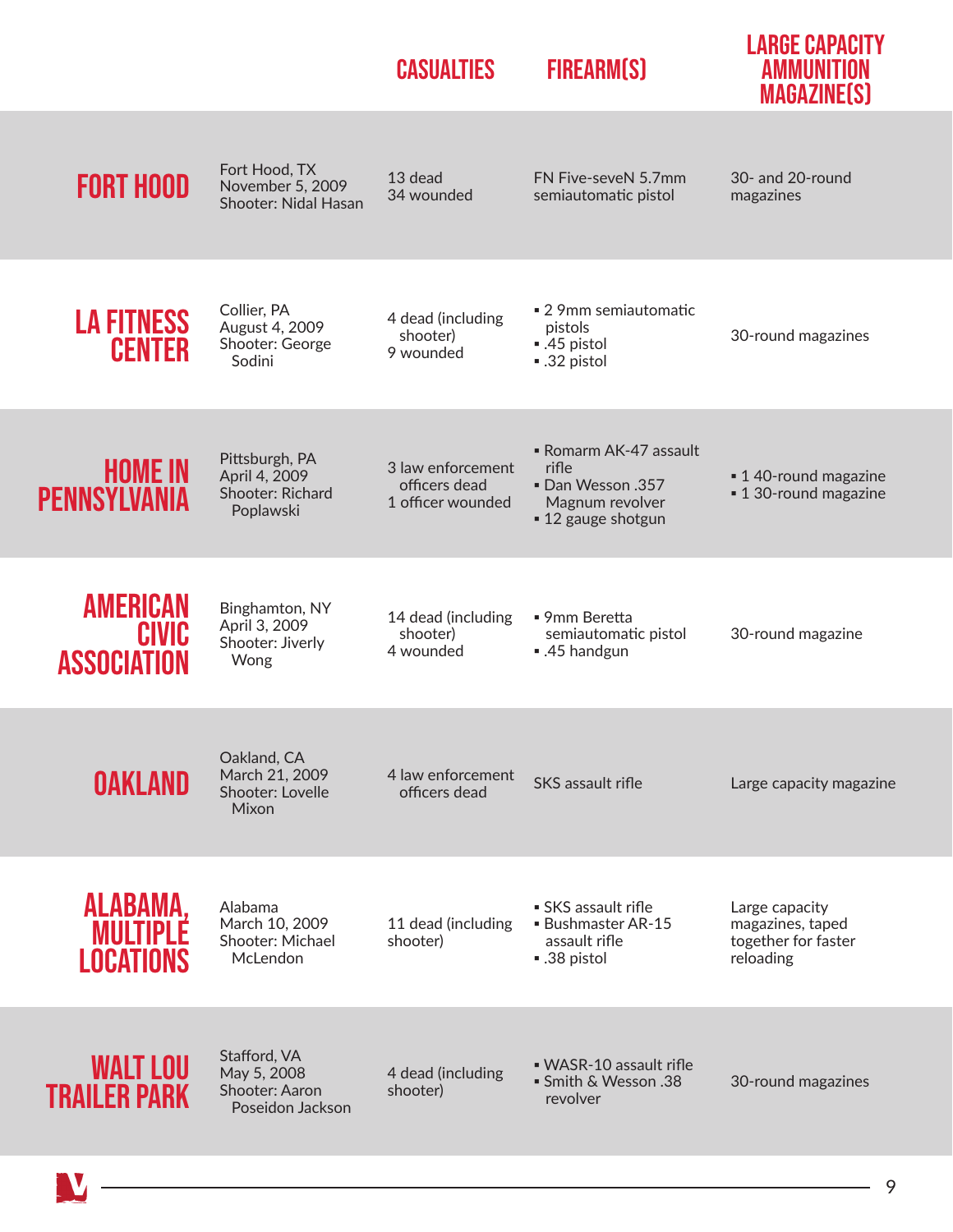

10

| <b>NORTHERN</b><br><b>ILLINOIS</b><br><b>UNIVERSITY</b> | DeKalb, IL<br>February 14, 2008<br>Shooter: Steven<br>Phillip<br>Kazmierczak | 6 dead (including<br>shooter)<br>21 wounded  | Glock 19 9mm<br>semiautomatic pistol<br>■ Hi-Point .380<br>semiautomatic pistol<br>• Remington 12 gauge<br>Sportsman 48 shotgun         | 33- and 15-round<br>magazines          |
|---------------------------------------------------------|------------------------------------------------------------------------------|----------------------------------------------|-----------------------------------------------------------------------------------------------------------------------------------------|----------------------------------------|
| <b>NEW LIFE</b><br><b>CHURCH</b>                        | Arvada, CO<br>December 9, 2007<br>Shooter: Matthew J.<br>Murray              | 5 dead (including<br>shooter)<br>5 wounded   | <b>Bushmaster XM15</b><br>assault rifle<br>■ Beretta .40<br>semiautomatic pistol<br>• Springfield Armory<br>9mm semiautomatic<br>pistol | 2 30-round magazines                   |
| <b>WESTROADS</b><br><b>MALL</b>                         | Omaha, NE<br>December 5, 2007<br>Shooter: Robert<br><b>Hawkins</b>           | 9 dead (including<br>shooter)<br>5 wounded   | WASR-10 assault rifle                                                                                                                   | 2 30-round magazines<br>taped together |
| <b>CRANDON</b>                                          | Crandon, WI<br>October 7, 2007<br>Shooter: Tyler<br>Peterson                 | 7 dead (including<br>shooter)<br>1 wounded   | • AR-15 assault rifle<br>• Glock semiautomatic<br>pistol                                                                                | 30-round magazine                      |
| <b>VIRGINIA TECH</b>                                    | Blacksburg, VA<br>April 16, 2007<br>Shooter: Seung-Hui<br>Cho                | 33 dead (including<br>shooter)<br>17 wounded | Glock 19<br>semiautomatic pistol<br>• Walther P22 pistol                                                                                | 15-round magazines                     |
| <b>MAIL</b><br><b>PROCESSING</b><br><b>PLANT</b>        | Goleta, CA<br>January 30, 2006<br>Shooter: Jennifer San<br>Marco             | 7 dead                                       | Smith & Wesson 9mm<br>model 915<br>semiautomatic pistol                                                                                 | 15-round magazine                      |
| <b>LIVING CHURCH</b><br>OF GOD                          | Brookfield, WI<br>March 13, 2005<br>Shooter: Terry<br>Ratzmann               | 8 dead (including<br>shooter)                | Beretta 9mm<br>semiautomatic pistol                                                                                                     | 213-round magazines                    |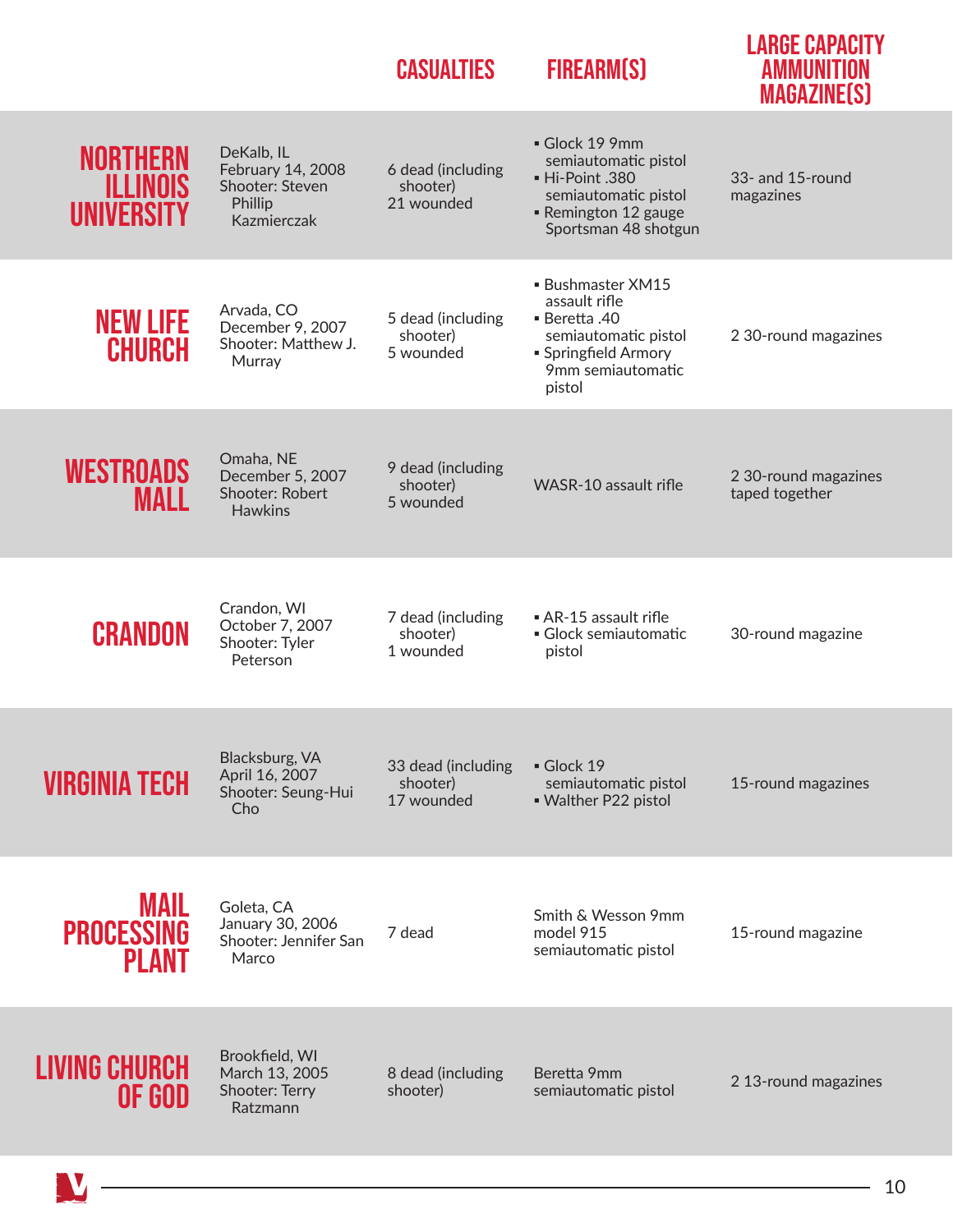

| <b>HUNTING CAMP</b>                           | Birchwood, WI<br>November 21, 2004<br>Shooter: Chai Vang                                            | 6 dead<br>3 wounded                           | SKS assault rifle                                                                                                                             | 20-round magazine                                  |
|-----------------------------------------------|-----------------------------------------------------------------------------------------------------|-----------------------------------------------|-----------------------------------------------------------------------------------------------------------------------------------------------|----------------------------------------------------|
| <b>EDGEWATER</b><br><b>TECHNOLOGY</b><br>INC. | Wakefield, MA<br>December 26, 2000<br>Shooter: Michael<br>McDermott                                 | 7 dead                                        | • AK-47 assault rifle<br>■ 12 gauge pump-action<br>shotgun                                                                                    | 60-round, large-capacity<br>feeding device         |
| <b>XEROX</b>                                  | Honolulu, HI<br>November 2, 1999<br>Shooter: Bryan<br>Uyesugi                                       | 7 dead                                        | Glock 17 9mm<br>semiautomatic pistol                                                                                                          | 3 15-round magazines                               |
| WEDGEWOOD<br><b>BAPTIST</b><br><b>CHURCH</b>  | Fort Worth, TX<br>September 15, 1999<br>Shooter: Larry Gene<br>Ashbrook                             | 8 dead (including<br>shooter)<br>7 wounded    | Sturm, Ruger P85<br>9mm semiautomatic<br>pistol<br>■ .380 pistol                                                                              | 3 15-round magazines                               |
| <b>COLUMBINE</b><br><b>HIGH SCHOOL</b>        | Littleton, CO<br>April 20, 1999<br><b>Shooters: Eric Harris</b><br>and Dylan Klebold                | 15 dead (including<br>shooters)<br>23 wounded | • Intratec TEC-DC9<br>assault pistol<br>• Hi-Point 9mm Carbine<br>· Savage 67H pump-<br>action shotgun<br>• Savage 311-D 12-<br>gauge shotgun | Large capacity<br>magazines (capacity<br>unstated) |
| <b>THURSTON</b><br><b>HIGH SCHOOL</b>         | Springfield, OR<br>May 21, 1998<br>Shooter: Kip Kinkel                                              | 4 dead<br>22 wounded                          | ■ 9mm Glock<br>semiautomatic pistol<br>■ .22 Sturm Ruger rifle<br>■ .22 Sturm Ruger pistol                                                    | 50-round magazine                                  |
| <b>WESTSIDE</b><br>MIDDLE<br>SCHOOL           | Jonesboro, AR<br>March 24, 1998<br><b>Shooters: Andrew</b><br><b>Golden and Mitchell</b><br>Johnson | 5 dead<br>10 wounded                          | $-M-1$ rifle<br>- Remington .30-06 rifle<br>• various handguns                                                                                | 15-round magazine                                  |
|                                               |                                                                                                     |                                               |                                                                                                                                               |                                                    |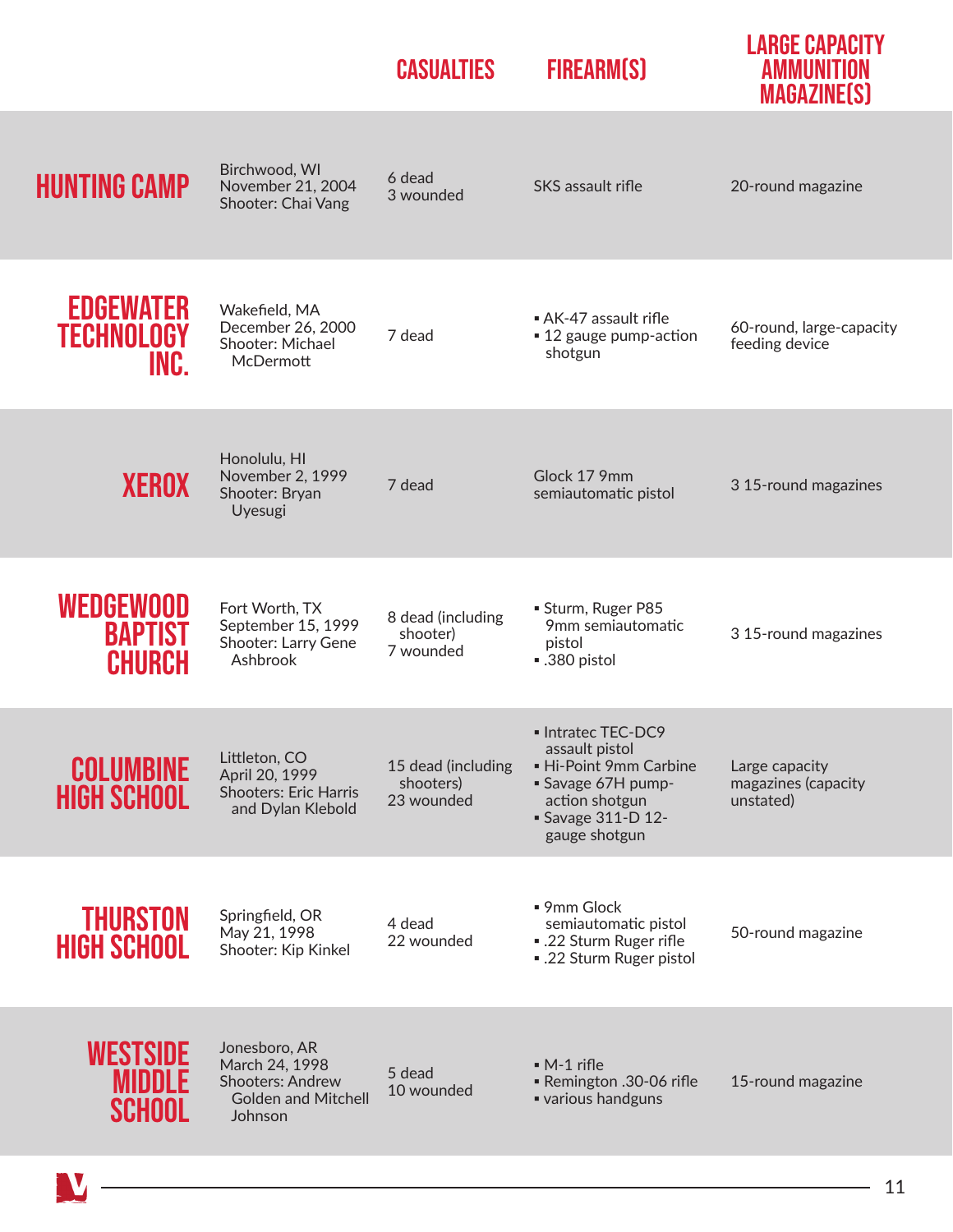

| <b>CONNECTICUT</b><br><b><i>STATE LOTTERY</i></b><br><b>HEADQUARTERS</b>  | Newington, CT<br>March 6, 1998<br><b>Shooter: Matthew</b><br><b>Beck</b>  | 5 dead (including<br>shooter)               | Glock 9mm<br>semiautomatic pistol                                                                 | 19-round magazine      |
|---------------------------------------------------------------------------|---------------------------------------------------------------------------|---------------------------------------------|---------------------------------------------------------------------------------------------------|------------------------|
| <b>CALTRANS</b><br><b>MAINTENANCE</b><br><b>YARD</b>                      | Orange, CA<br>December 18, 1997<br>Shooter: Arturo Reyes<br><b>Torres</b> | 5 dead (including<br>shooter)<br>2 wounded  | AK-47 assault rifle                                                                               | 5 30-round magazines   |
| <b>PIPER</b><br>TECHNICAL<br><b>CENTER</b>                                | Los Angeles, CA<br>July 19, 1995<br>Shooter: Willie Woods                 | 4 dead                                      | Glock semiautomatic<br>pistol                                                                     | 19-round magazine      |
| <b>DC POLICE</b><br><b>HEADQUARTERS</b>                                   | Washington, DC<br>November 22, 1994<br>Shooter: Bennie Lee<br>Lawson      | 4 dead (including<br>shooter)<br>1 wounded  | Cobray -11 assault<br>pistol                                                                      | Extended magazine      |
| <b>FAIRCHILD</b><br><b>AIR FORCE</b><br><b>BASE HOSPI</b>                 | Spokane, WA<br>June 20, 1994<br>Shooter: Dean<br>Mellberg                 | 5 dead (including<br>shooter)<br>23 wounded | MAK-90 assault rifle                                                                              | 75-round drum magazine |
| <b>LONG ISLAND</b><br><b>RAILROAD</b>                                     | Long Island, NY<br>December 7, 1993<br>Shooter: Colin<br>Ferguson         | 6 dead<br>19 wounded                        | Sturm, Ruger P-89 9mm<br>semiautomatic pistol                                                     | 4 15-round magazines   |
| CALIFORNIA<br><b>FMPI OYMFI</b><br><b>DEVELOPMEI</b><br><b>DEPARTMENT</b> | December 2, 1993<br>Oxnard, California<br>Shooter: Alan<br>Winterborne    | 5 dead (including<br>shooter)               | · Sturm, Ruger Mini-14<br>assault rifle<br>• Smith & Wesson .44<br>revolver<br>■ 12 gauge shotgun | 30-round magazine      |
|                                                                           |                                                                           |                                             |                                                                                                   |                        |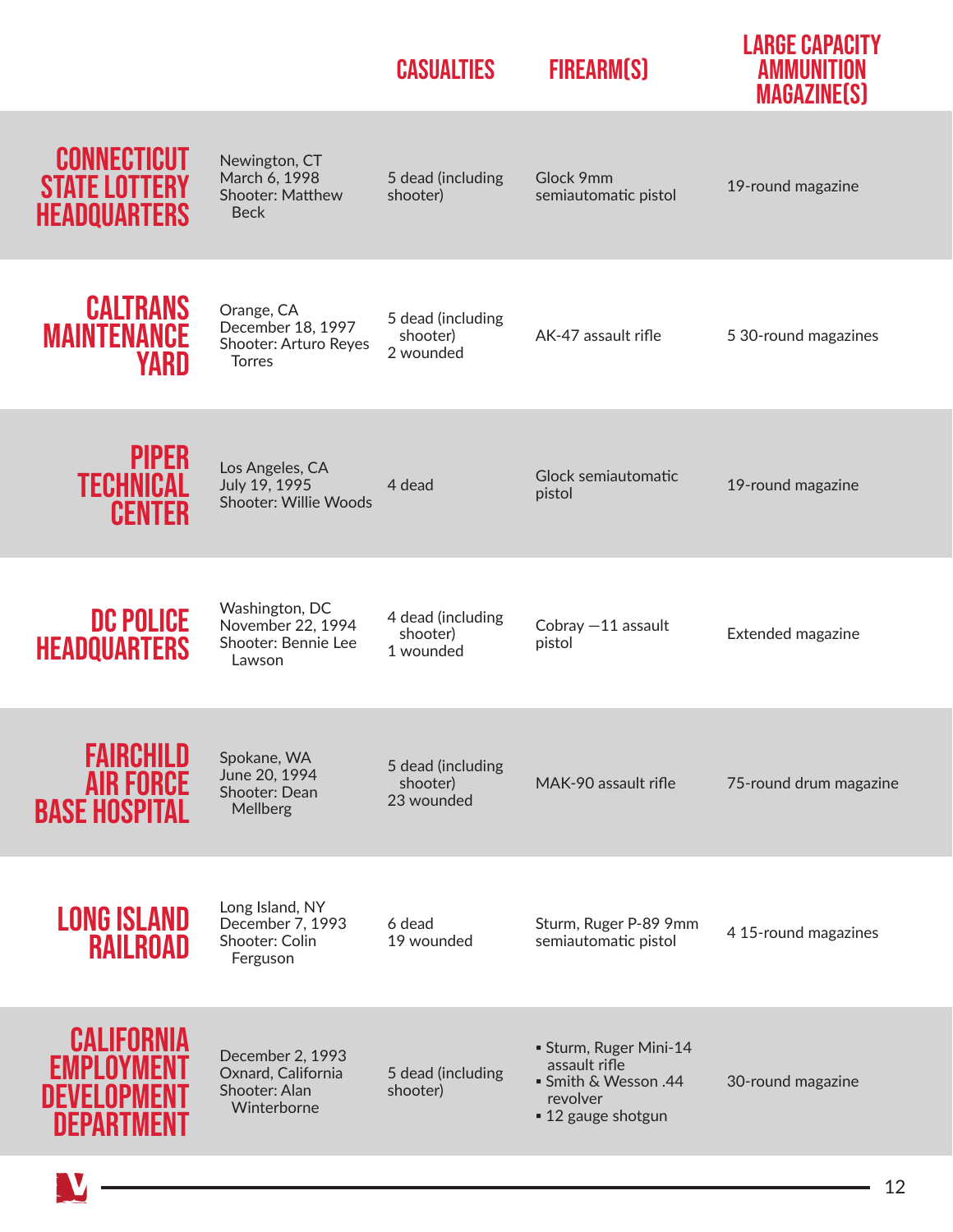

| <b>PETTIT &amp;</b><br><b>MARTIN</b><br><b>LAW OFFICES</b> | San Francisco, CA<br>July 1, 1993<br>Shooter: Gian Luigi<br>Ferri    | 9 dead (including<br>shooter)<br>6 wounded   | • 2 Intratec TEC-DC9<br>assault pistols<br>$-45$ pistol                                            | 40- to 50-round<br>magazines                               |
|------------------------------------------------------------|----------------------------------------------------------------------|----------------------------------------------|----------------------------------------------------------------------------------------------------|------------------------------------------------------------|
| <b>CARRILLO'S</b><br><b>CLUB</b>                           | Fresno, CA<br>May 16, 1993<br>Shooter: Johnnie<br>Malarkey           | 7 dead                                       | Calico assault pistol or rifle                                                                     | 50- or 100-round<br>magazine                               |
| REGIONAL<br><b>POSTAL</b><br><b>CENTER</b>                 | Royal Oak, MI<br>November 14, 1991<br>Shooter: Thomas<br>McIlvane    | 5 dead (including<br>shooter)<br>4 wounded   | Sawed-off Sturm, Ruger<br>10/22 rifle                                                              | 4 "banana-style"<br>large capacity<br>ammunition magazines |
| <b>LUBY'S</b><br><b>CAFETERIA</b>                          | Killeen, TX<br>October 16, 1991<br>Shooter: George<br>Hennard        | 24 dead (including<br>shooter)<br>20 wounded | Sturm, Ruger P-89<br>9mm semiautomatic<br>pistol<br>Glock 9mm<br>semiautomatic pistol              | 17- and 15-round<br>magazines                              |
| <b>GENERAL</b><br>ACCEPTANCE<br>CORP.                      | Jacksonville, FL<br>June 18, 1990<br>Shooter: James Pough            | 10 dead (including<br>shooter)<br>4 wounded  | $-M-1$ rifle<br>■ .38 revolver                                                                     | 30-round magazines                                         |
| STANDARD<br><b>GRAVURE</b><br><b>CORPORATION</b>           | Louisville, KY<br>September 14, 1989<br>Shooter: Joseph<br>Wesbecker | 9 dead (including<br>shooter)<br>12 wounded  | • AK-47 assault rifle<br>■ 2 MAC-11 assault<br>pistols<br>■ .38 revolver<br>• Sig Sauer 9mm pistol | 30-round magazines                                         |
| <b>CLEVELAND</b><br>ELEMENTARY<br><b>SCHOOL</b>            | Stockton, CA<br>January 17, 1989<br><b>Shooter: Patrick</b><br>Purdy | 6 dead (including<br>shooter)<br>30 wounded  | • AK-47 assault rifle<br>• Taurus 9mm pistol<br>· unidentified pistol                              | 75-round drum<br>magazine                                  |

V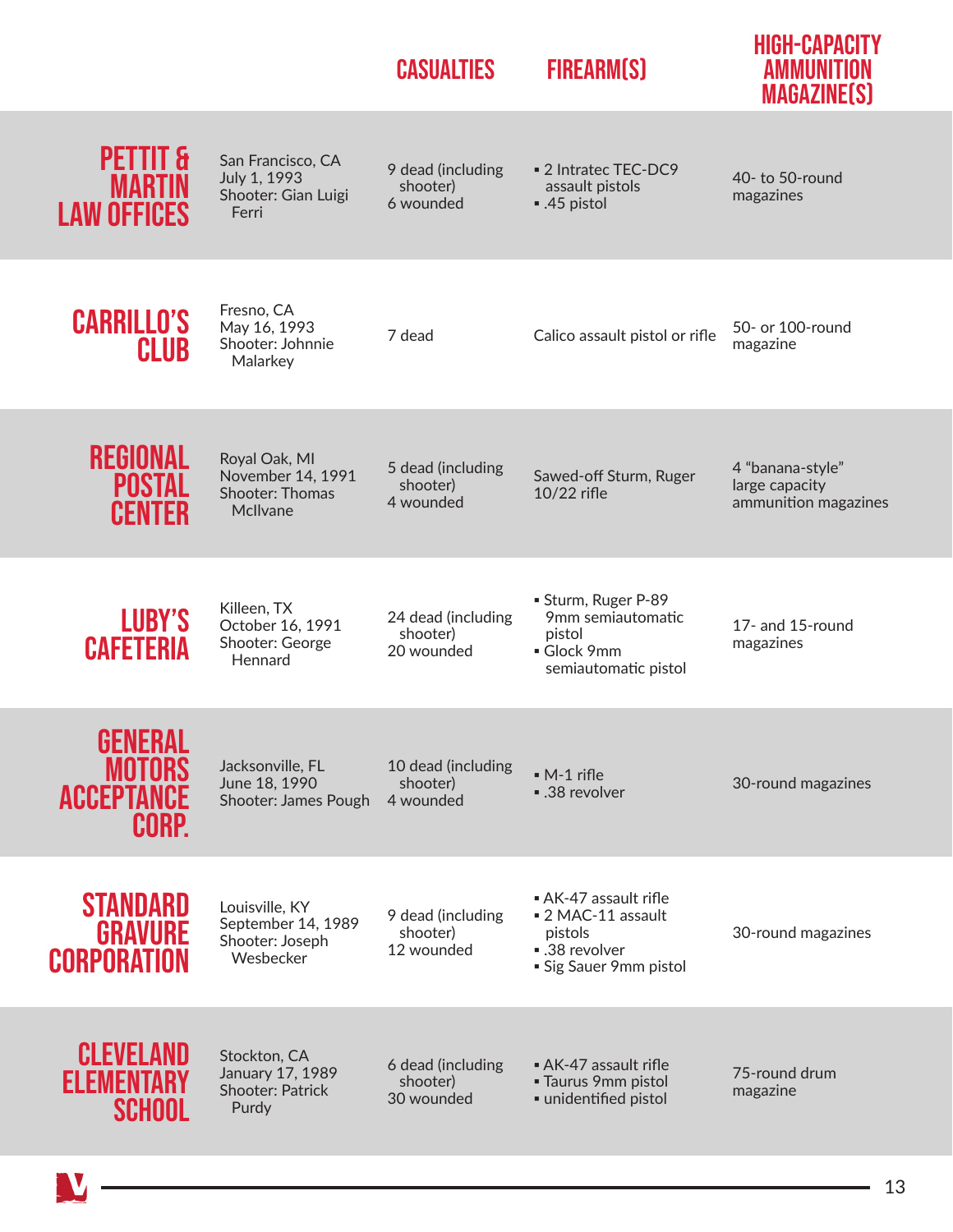

| <b>PALM BAY</b><br><b>SHOPPING</b><br><b>CENTER</b>  | Palm Bay, FL<br>April 23, 1987<br>Shooter: William<br>Cruse                | 2 officers dead<br>4 citizens dead           | Sturm, Ruger Mini-14<br>assault rifle                                                          | 5 30-round magazines |
|------------------------------------------------------|----------------------------------------------------------------------------|----------------------------------------------|------------------------------------------------------------------------------------------------|----------------------|
| <b>McDONALD'S</b>                                    | San Ysidro, CA<br>July 18, 1984<br>Shooter: James<br>Huberty               | 22 dead (including<br>shooter)<br>19 wounded | · Uzi Carbine<br>• Browning 9mm pistol<br>• Winchester 1200<br>pump-action 12-gauge<br>shotgun | 25-round magazine    |
| <b>IANNI'S</b><br><b>NIGHTCLUB</b>                   | Dallas, TX<br>June 29, 1984<br>Shooter: Abdelkrim<br><b>Belachheb</b>      | 6 dead<br>1 wounded                          | Smith & Wesson 9mm<br>semiautomatic pistol                                                     | 2 14-round magazines |
| PENNSYLVANIA,<br><b>MULTIPLE</b><br><b>LOCATIONS</b> | Pennsylvania<br>September 25, 1982<br>Shooter: George Emil<br><b>Banks</b> | 13 dead<br>1 wounded                         | AR-15 semiautomatic<br>assault rifle                                                           | 30-round magazines   |
| OREGON<br>MUSEIIN                                    | Salem, OR<br>May 7, 1981<br><b>Shooter: Lawrence</b><br>Moore              | 4 dead<br>19 wounded                         | <b>Browning 9mm</b><br>semiautomatic pistol                                                    | 214-round magazines  |